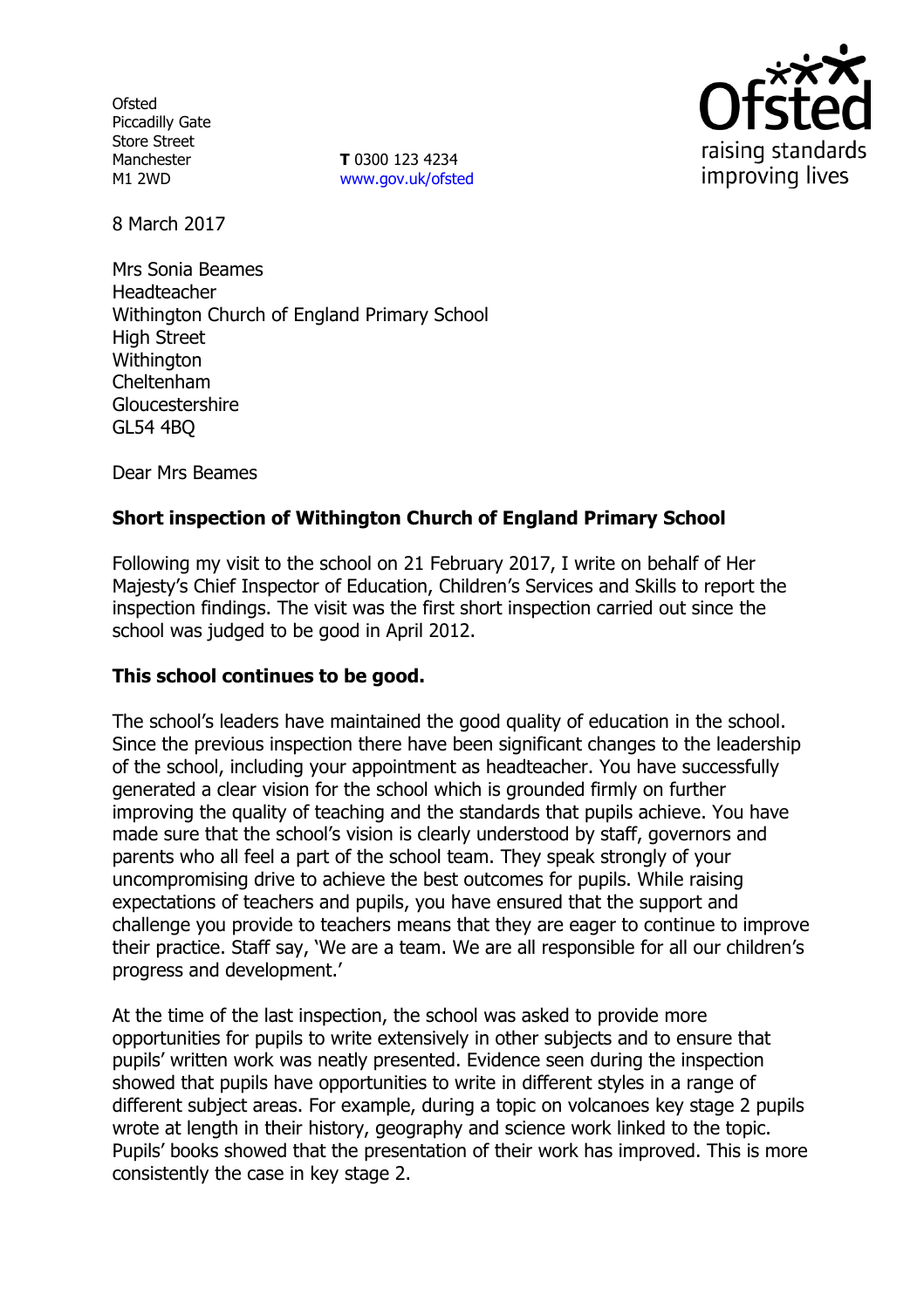

At the last inspection, the school was also asked to make sure that all staff had the opportunity to learn from each other and to develop teachers' questioning to help pupils gain deeper understanding. As headteacher, you carefully monitor the quality of teaching and make time to review teachers' practice with them. They value these opportunities to share and improve their teaching. You have enabled staff to observe the strongest practice in other schools and instigated further training and qualification opportunities for the school's support staff. Teachers' questioning helps pupils to develop their thinking. This is done especially well when pupils are engaged in writing, particularly in the Reception and in key stage 2.

## **Safeguarding is effective.**

School leaders know the pupils in their care and their families very well. The school's leaders, including governors, have ensured that all safeguarding arrangements are fit for purpose and records are detailed and of high quality. Regular up-to-date training means that staff and governors know what is expected of them. They understand and implement the most recent government guidance, including on how to help protect pupils from radicalisation and extremism. Safeguarding is central to the role of the governing body and members regularly and carefully monitor the school's work to keep pupils safe. The school's systems make sure that new staff are recruited safely and the induction process places emphasis on the clear culture of safeguarding which the school promotes.

Pupils overwhelmingly say they feel safe in school. They are very clear that they know who to talk to if they have a worry or concern and that adults will help them. Parents very strongly agree that their children are happy, safe and well looked after in school. Parents comment favourably on the education and support their children receive at this school, saying, for example, 'This school has enabled my child to thrive.' Pupils have a clear understanding of bullying, including cyber bullying, and they say this rarely, if ever, happens. Their parents overwhelmingly agree. The school's curriculum helps pupils learn how to keep themselves safe, for example when using new technologies such as the internet.

#### **Inspection findings**

■ My first line of enquiry was to check how leaders were ensuring effective provision for writing in the school. By the end of key stage 2, pupils can write well. In the most recent Year 6 national tests, pupils made slightly better progress in writing than pupils nationally. Leaders have increased the expectations of what is required in writing with the result that standards of handwriting, spelling and punctuation are improving, particularly in key stage 2. You know that this practice is currently less well developed in key stage 1. As headteacher, you carefully monitor teachers' planning and make sure it links opportunities for pupils to write at length and in different styles throughout their literacy and curriculum work in both key stage 1 and key stage 2. In the early years, children are skilfully supported by adults to enable them to use their early writing skills. However, there are fewer opportunities for children to extend their skills by choosing for themselves from purposeful activities.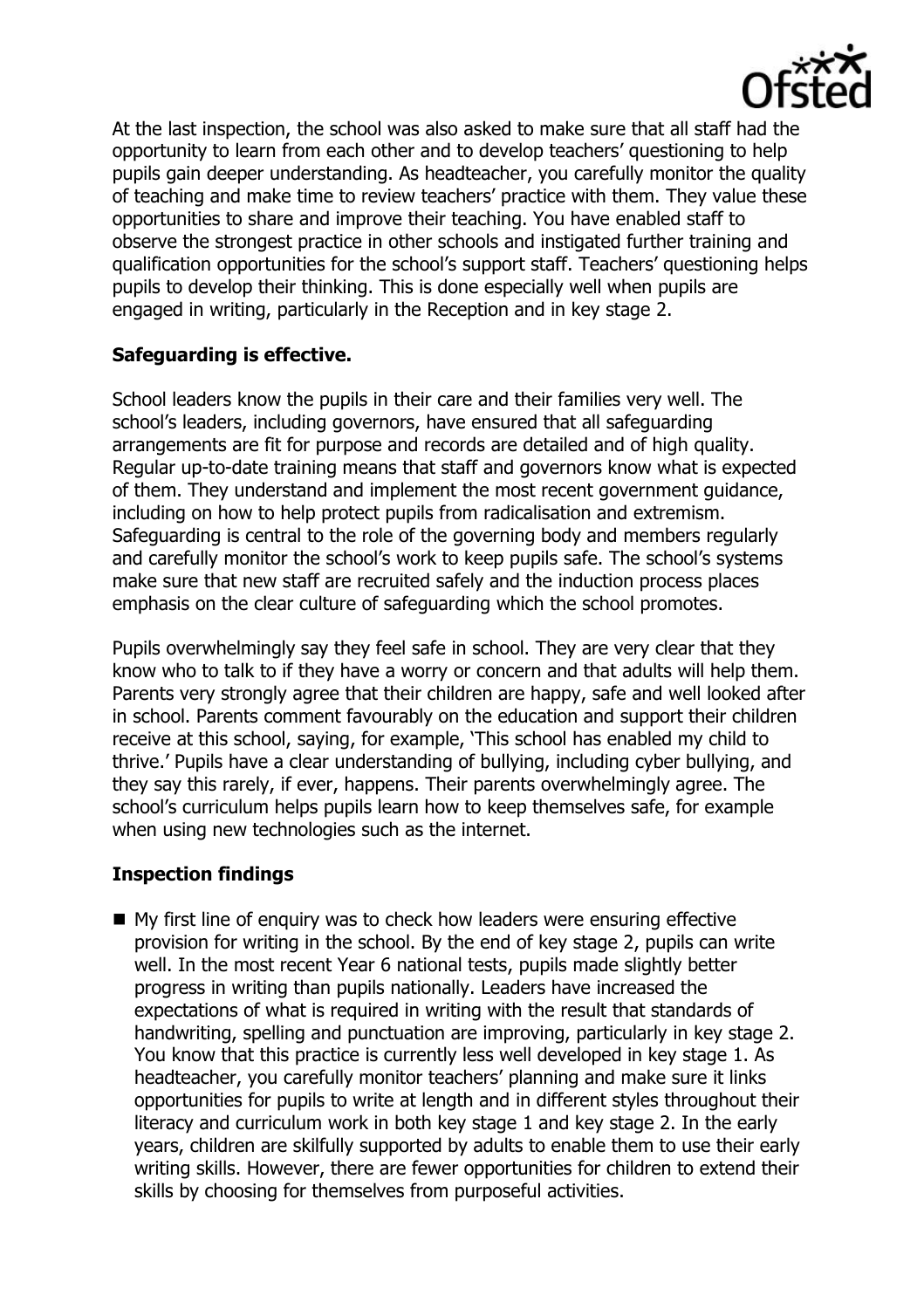

- $\blacksquare$  My second line of enquiry was to check what the school was doing to improve progress in mathematics. Evidence seen during the inspection shows that current pupils are making good progress in mathematics. For example, in key stage 1, pupils were able to demonstrate their understanding of shape by confidently and accurately reading and analysing information to help them sort regular and irregular shapes. In key stage 2, the approaches you have introduced are helping pupils, including the most able of them, to strengthen their understanding of mathematical concepts. The support you are giving to teachers in their teaching of mathematics means they can meet the differing needs of pupils well.
- My final line of enquiry was to see how well disadvantaged pupils achieve at the school. Disadvantaged pupils make progress that is similar to other pupils. At times, they make strong progress. For example, in the most recent Year 6 assessments, disadvantaged pupils made progress which was above that of pupils nationally in both reading and writing and above other pupils in the school in reading.
- The new information tracking system means that information on disadvantaged pupils' progress is more readily available to governors. Through pupil progress meetings you hold teachers to account for the progress of disadvantaged pupils. Governors monitor the spending of the additional funds for disadvantaged pupils. Over time, their allocation of money to activities such as the before-school club has helped to increase the attendance of disadvantaged pupils so that it is now better than all pupils nationally.

### **Next steps for the school**

Leaders and those responsible for governance should ensure that:

- $\blacksquare$  teachers provide further opportunities for pupils to develop their reasoning skills so more of them can achieve at the highest level in mathematics
- there are consistently high expectations of pupils' handwriting and spelling in their writing in key stage 1
- $\blacksquare$  children in the early years have more opportunities to choose from a range of purposeful activities to extend their learning.

I am copying this letter to the chair of the governing body, the director of education for the Diocese of Gloucester, the regional schools commissioner and the director of children's services for Gloucestershire. This letter will be published on the Ofsted website.

Yours sincerely

Sarah O'Donnell **Ofsted Inspector**